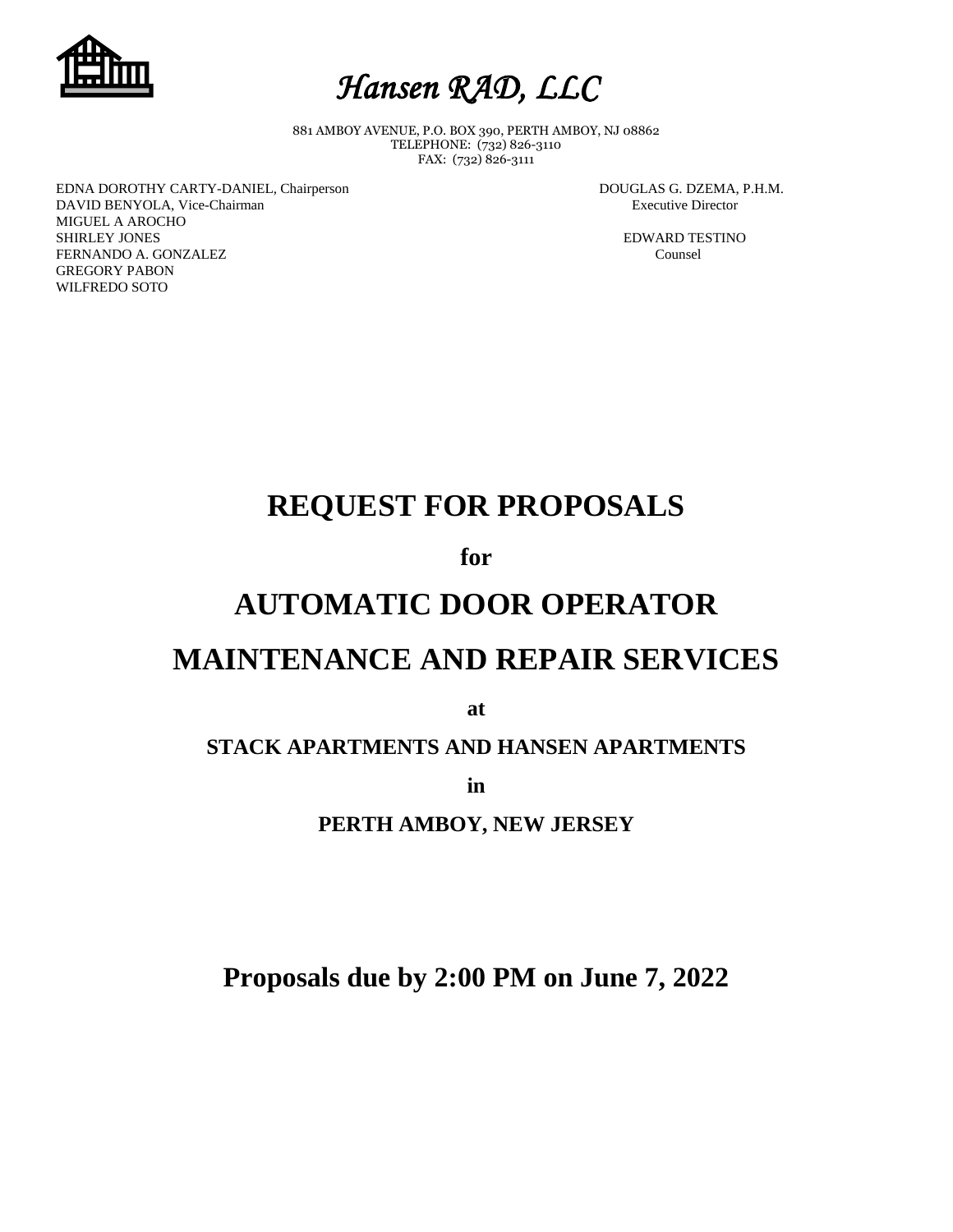## **CONTENTS**

## **Required Bid Documents:**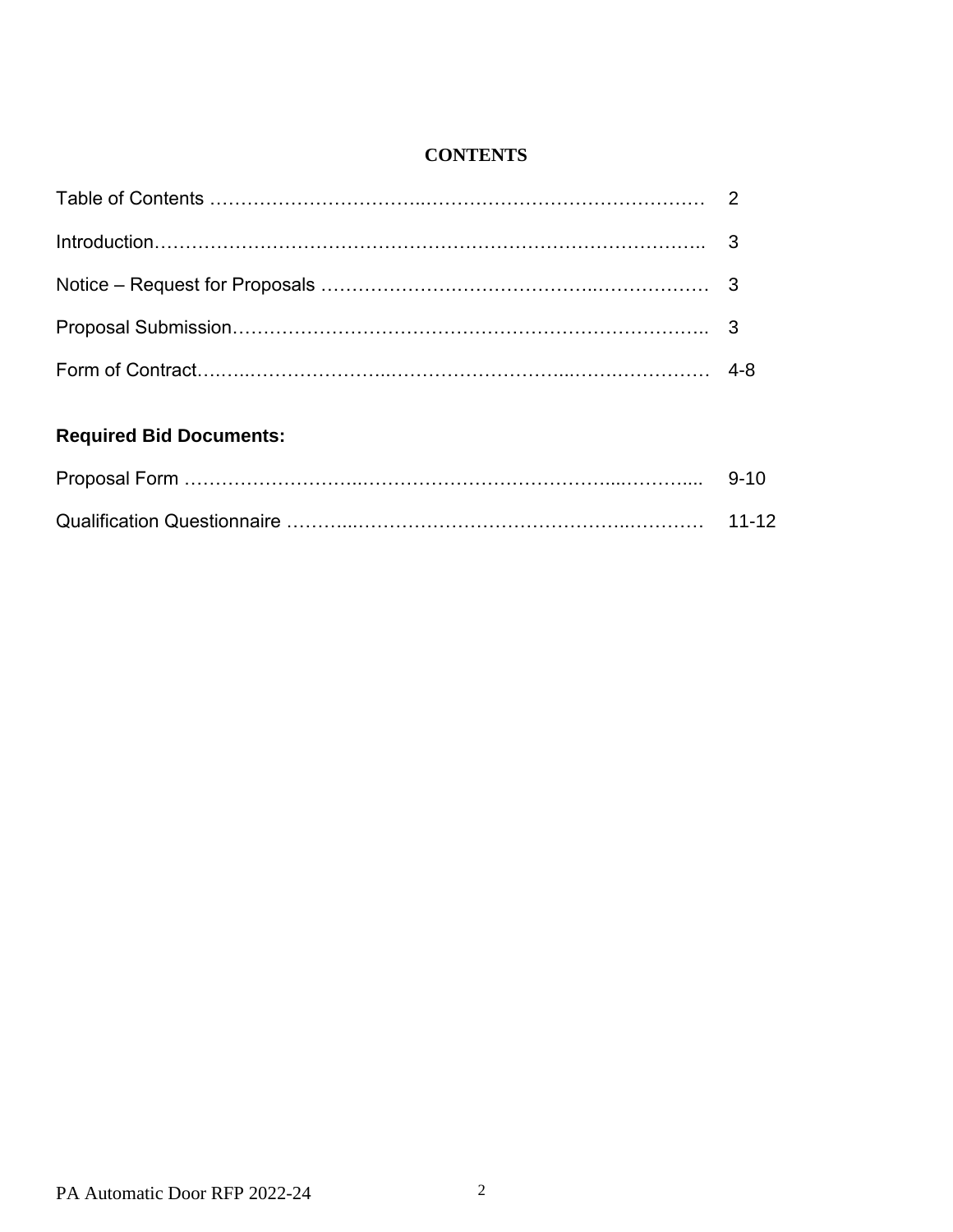# **Hansen RAD, LLC Request for Proposals Automatic Door Operator Maintenance and Repair**

**Introduction –** Hansen RAD, LLC (Authority) will receive proposals for automatic door operator maintenance and repair services at Richard F. Stack Apartments and Wesley T. Hansen Apartments, Perth Amboy, New Jersey.

The contract shall be for a two-year term, renewable for two additional one-year periods or one additional twoyear period provided both parties are in agreement and all terms remain the same.

**Notice- Request for Proposals**-The following notice has been advertised in the Home News Tribune:

#### **Public Notice-Request for Proposals**

Hansen RAD, LLC (Authority) will receive proposals for automatic door operator maintenance and repair services at Richard F. Stack Apartments and Wesley T. Hansen Apartments, Perth Amboy, New Jersey. This request is for a two-year service contract, renewable at the sole option of the Authority for two additional oneyear periods or one two-year period.

Proposals will be received until June 7, 2022 by 2:00 P.M. prevailing time, at the offices of the Authority, 881 Amboy Avenue, PO Box 390, Perth Amboy, NJ 08862.

The written Request for Proposals may be downloaded from the Authority's website, [www.PerthAmboyHA.org.](http://www.perthamboyha.org/) All contract requirements and requirements for the proposal are described in the Request for Proposals. The Authority invites the participation of Minority-Owned Business Enterprises in this solicitation and reserves the right to reject any or all offers or to waive any informalities in this solicitation.

### **Proposal Submission:**

1. Interested firms shall submit their proposal to Hansen RAD, LLC, 881 Amboy Avenue, PO Box 390, Perth Amboy, NJ 08862 no later than 2PM prevailing time on Tuesday, June 7, 2022 by mail or email to csmolder@PerthAmboyHA.org.

- 2. Proposal Form, Included herein.
- 3. Qualification Questionnaire
- 4. A Business Registration Certificate (to be submitted before award date).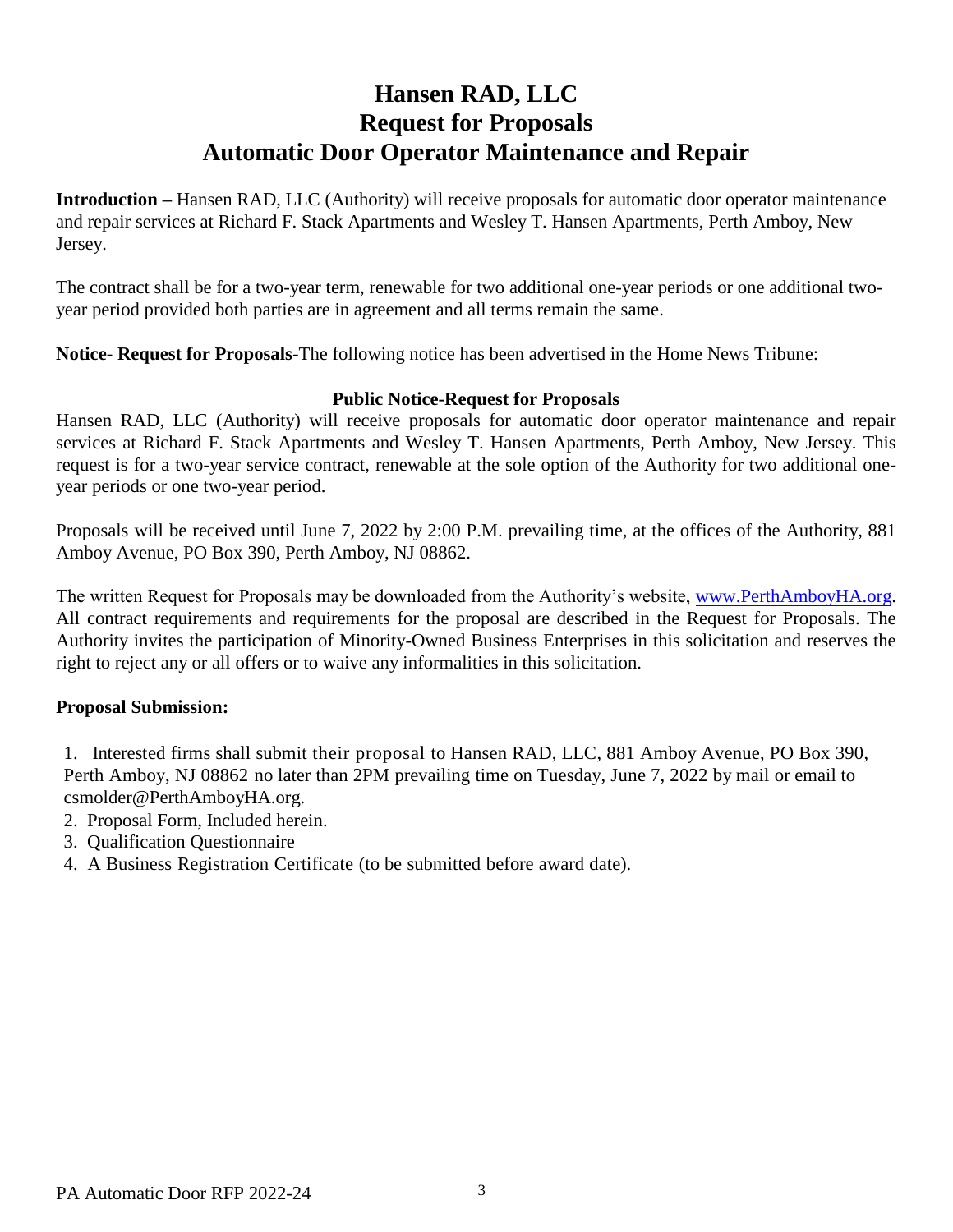### **Form of Contract for Automatic Door Operator Maintenance and Repair Services**

This  $AGREEMENT$  made this  $1<sup>st</sup>$  day of July in the year 2022 by and between

### (Name of Contractor) (Address)

hereinafter called the "Contractor," and the

#### Hansen RAD, LLC

### 881 Amboy Avenue, P.O. Box 390, Perth Amboy, New Jersey 08862

hereinafter called the "Authority".

**WITNESSETH** that the Contractor and the Authority for the consideration stated herein mutually agree as follows:

**Article 1. Statement of Services.** The Contractor shall furnish all labor materials, tools and equipment and shall perform and complete all work required for maintenance and repair of automatic door operators at Richard F. Stack Apartments and Wesley T. Hansen Apartments in Perth Amboy, New Jersey.

- A. Annual maintenance: The Contractor shall perform annual maintenance services on all door operators as follows:
	- 1. Check normal operation of operator.
	- 2. Replace transmitter and door pad batteries as part of annual maintenance in all devices.
	- 3. Test door swing speeds and pressure and adjust to meet New Jersey building code and Americans with Disabilities Act (ADA) requirements. Perform all other manufacturer required safety checks.
	- 4. Provide any required lubrication of parts.
	- 5. Tighten chains, adjust limit switches and lubricate entire drive mechanism.
	- 6. Replace any defective bolts or nuts.
	- 7. Test all door safety systems.
	- 8. Test operation of door motion sensors.
	- 9. Provide written report to owner indicating the performance of the equipment and any deficiencies.
	- 10. All maintenance work shall conform with ANSI A156.10 and ADA requirements.
	- 11. Provide copy of service technician's checklist.
- B. Repairs
	- 1. The Contractor shall provide repair services for the door operators as needed during the term of the contract in accordance with the conditions set forth following.
	- 2. The Contractor shall notify the Authority of any needed repairs that may become apparent during the annual maintenance.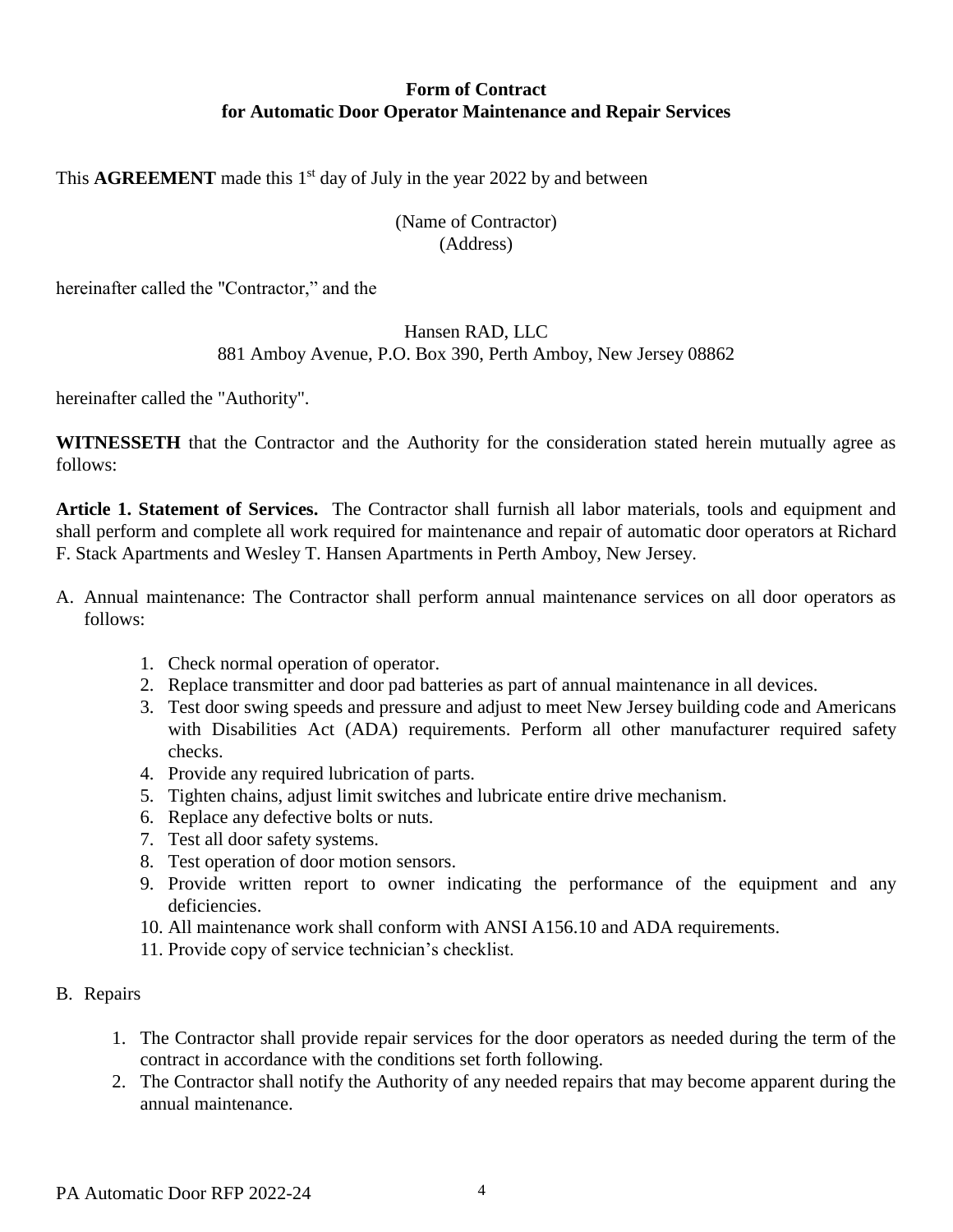- 3. The Contractor shall coordinate repair work with other repairs that may involve the AC electrical circuits or the Keri keyless entry technology. The Contractor will not be responsible for maintenance and repair of AC electrical wiring or the Keri equipment.
- 4. Repairs shall be performed by the Contractor on an as-needed basis. The Authority makes no representation as to the amount of work that may be required during the contract period.
- 5. The Authority shall have the sole right and discretion to order work under his contract The Authority reserves the right to award work of a similar nature, through other procurement methods, to other contractors.
- 6. The Authority shall notify the Contractor of all work to be performed by means of a written work order. The Contractor shall be entitled to a minimum payment of two (2) hours labor charges for each completed work order. Labor charges shall be calculated based upon actual time spent at the housing project work site. No charges shall be made for travel or shop time. Fractions of hours shall be rounded up to the next hour.
- 7. Typically, work shall be performed during the Authority's standard business hours. However, the Contractor shall be available to respond to emergency work order requests during non-business hours.
- 8. The Contractor may perform or complete non-emergency work orders outside of standard business hours for the Contractor's convenience only if the Authority grants prior permission. For work performed under such circumstance, the Contractor will be compensated at the standard labor rates stated in Article 5 below.
- 9. The Contractor shall respond to an emergency work order within twenty-four (24) hours of the receipt of written notification and shall respond to a non-emergency work order within seventy-two (72) hours of written notification.
- 10. The Contractor shall be equipped to perform the work with all tools and equipment ordinarily and incidentally used in the performance of repairs of electrical generators and related equipment. If specialized equipment is required to perform a work order, the Contractor shall so notify the Authority. The Contractor shall obtain the Authority's approval for the use and applicable charges for such equipment prior to the Contractor's commencement of the work order or the Contractor's procurement of equipment.
- 11. The Authority, at its discretion, may request an estimate from the Contractor of the labor and materials required to perform a repair work order. Estimates shall be provided at no cost to the Authority.
- 12. Upon completion of each work order, the Contractor shall present the completed written work order, indicating the actual time spent and materials used, to a designated representative of the Authority.
- C. Services Locations and Equipment
	- 1. Richard F. Stack Apartments, 333 Rector Street, Perth Amboy, New Jersey:
		- a. Equipment: Stanley Access Magic Force operators Two (2) units; Three (3) wireless push buttons
		- b. Door Types: Two (2) single-swinging.
	- 2. Wesley T. Hansen Apartments, 415 Fayette Street, Perth Amboy, New Jersey:
		- a. Equipment: Stanley Access Magic Force operators Six (6) units; Ten (10) wireless push buttons
		- b. Door Types: Six (6) single-swinging.

**Article 3. Work Requirements and Contractor's Responsibility.** The Contractor shall be responsible for furnishing all materials, equipment, labor and transportation necessary to perform the maintenance and repair services.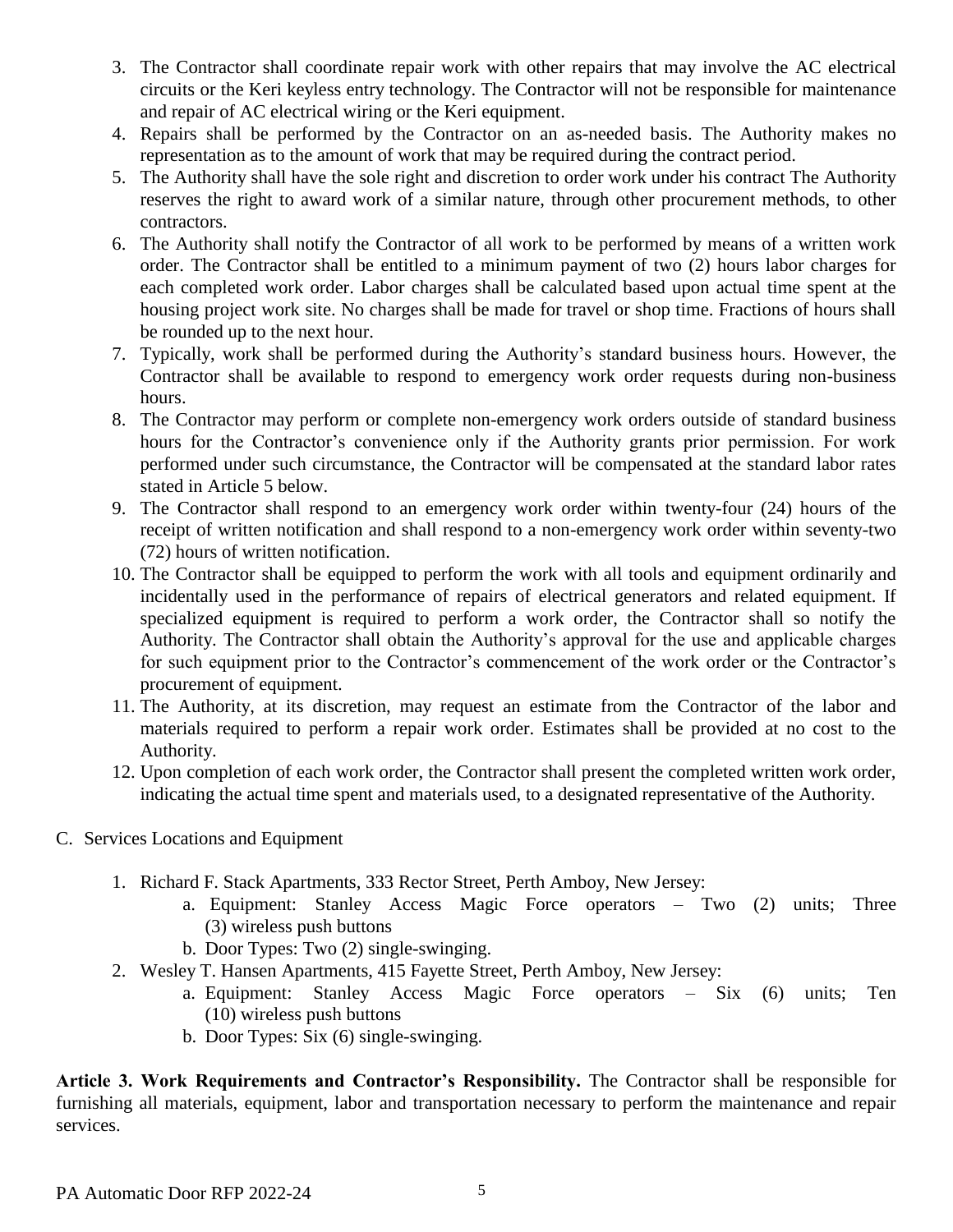All work shall be performed in accordance with federal, State, County and local statutes, regulations and codes presently established or as may be established during the term of this contract. If the Contractor performs any work contrary to any federal, State, County or local statute, ordinance, regulation or code, he shall assume full responsibility and shall bear any and all costs attributable thereto.

The Contractor shall be responsible to apply for and secure any and all permits required by governing authorities to perform the work.

The Contractor shall be responsible for all materials delivered and work performed until completion and acceptance of each work order.

The Contractor shall not sub-contract any work under this contract without express prior written approval of the Authority.

The Contractor shall at all times keep the work area orderly and free from accumulations of waste materials. After completing each work order, the Contractor shall remove all equipment materials and tools that are not the property of the Authority and leave the work area in a neat, clean and orderly condition.

The Contractor shall be responsible for all damages to persons or property that occur as a result of the Contractor's fault or negligence, and shall take all necessary health and safety precautions to protect the work, the workers, the public, and the property of others. The Contractor shall hold and save the Authority, its officers and agents, free and harmless from liability of any nature occasioned by the Contractor's performance.

### **Article 4. Payments and Labor Rates for Repair Services.**

Maintenance:

The Authority shall pay the Contractor for the specified annual maintenance services at both sites an annual fixed price of  $\qquad \qquad$  dollars  $(\$ \qquad \qquad .00).$ 

The Authority shall pay the Contractor for repair work at the rates shown below. The rates shall be inclusive of all costs for labor, tools and equipment.

#### Standard Labor Rate for Repairs Services:

The Authority shall pay the Contractor for work performed during the Authority's business hours, Monday to Friday, 7:00 a.m. to 4:30 p.m., exclusive of holidays, at the following rates.

Repair Technician: \_\_\_\_\_\_\_\_\_\_\_ dollars and \_\_\_\_\_\_ cents (\$\_\_\_\_\_. \_\_) per hour.

The Authority shall pay the Contractor for work performed at all other times at the following rates, unless work is performed at such times for the Contractor's convenience.

#### Premium Labor Rate for Repair Services:

Repair Technician: \_\_\_\_\_\_\_\_\_\_\_ dollars and \_\_\_\_\_ cents (\$\_\_\_\_\_. \_\_) per hour.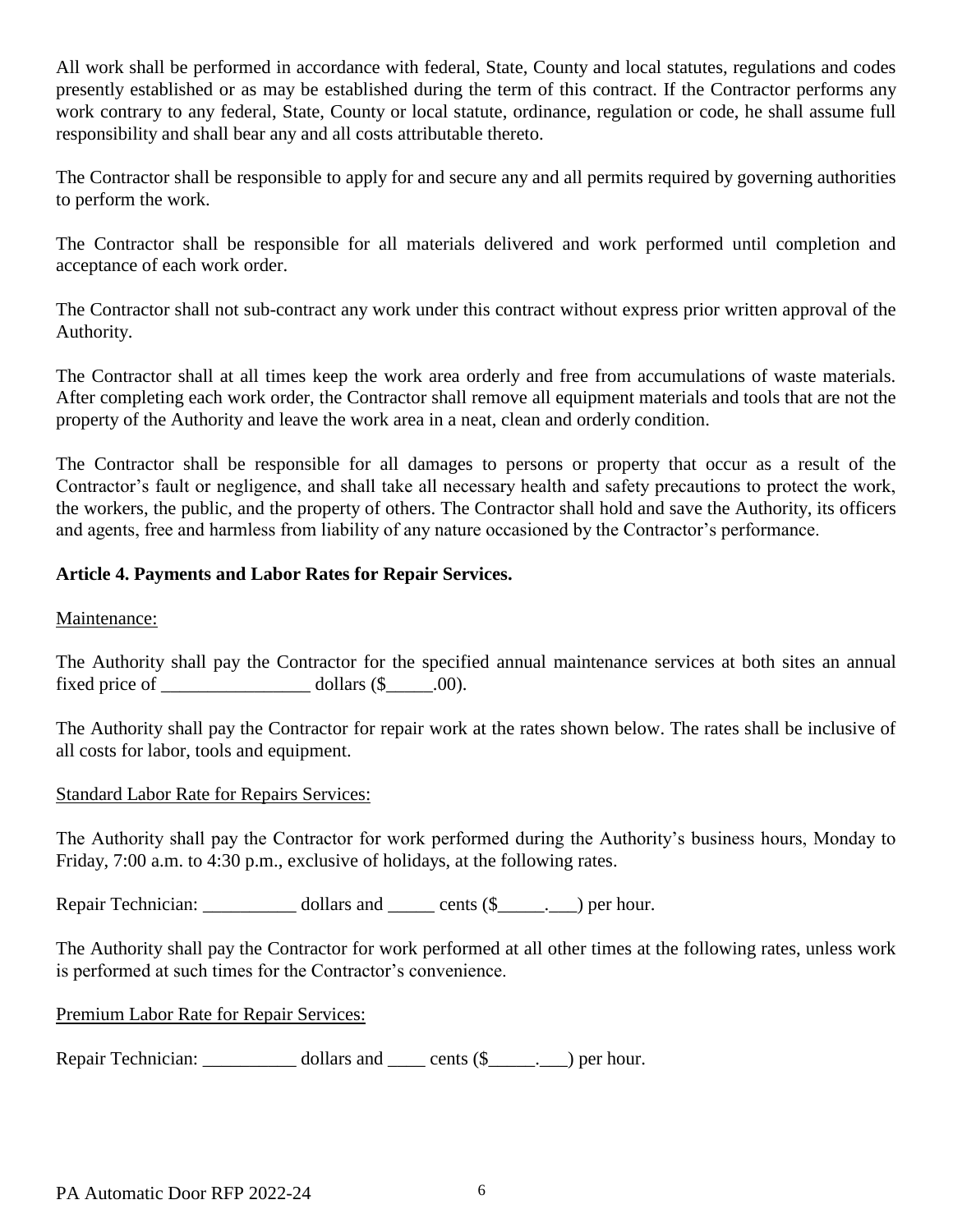### Reimbursement for Parts and Material Costs:

The Authority shall reimburse the contractor for the actual cost of all parts and materials installed, plus a markup of ten percent (10%).

### Payment Procedure:

The Authority shall make payments upon the completion of work by the Contractor, including the provision of certificates of compliance, and the presentation of an invoice. Invoices for repairs must be accompanied by a completed work order signed by a representative of the Authority. Invoices including reimbursement for parts and materials must be accompanied by paid receipts. Payment shall be due within 30 days of receipt of the invoice by the Authority.

**Article 5. Term of Contract.** This contract shall extend for a period of two years, July 1, 2022 through June 30, 2024. The contract shall be renewable for two additional one-year periods or one additional two-year period at the sole option of the Authority at the same price and rates stated in Article 4.

**Article 6. Insurance.** Before performing any work, the Contractor shall furnish the Authority with certificates of insurance showing the following insurance is in force and will insure all operations under the Contract:

- 1. Workers' Compensation, in accordance with New Jersey Workers' Compensation laws.
- 2. Commercial General Liability with a combined single limit for bodily injury and property damage of not less than \$1,000,000.00 per occurrence to protect the Contractor and the Authority against claims for bodily injury or death and damage to the property of others. This shall cover the use of all equipment, hoists, and vehicles on the site(s) not covered by Automobile Liability under (3) below. If the Contractor has a "claims-made" policy, then the following additional requirements apply: the policy must provide a "retroactive date" which must be on or before the execution date of the Contract, and the extended reporting period may not be less than five years following the completion date of the Contract.
- 3. Automobile Liability on owned on owned and non-owned motor vehicles used on the site(s) or in connection therewith for a combined single limit for bodily injury and property damage of not less than \$500,000.000 per occurrence.

All Insurance shall be carried with companies which are financially responsible and admitted to do business in the State of New Jersey. If any such insurance is due to expire during the construction period, the Contractor shall not permit the coverage to lapse and shall furnish evidence of coverage to the Authority. All certificates of insurance, as evidence of coverage, shall provide that no coverage maybe canceled or non-renewed by the insurance company until at least 30 days prior written notice has been given to the Authority.

**Article 7. New Jersey Business Registration Requirements.** The contractor shall provide to the Authority proof of the contractor's business registration with the New Jersey Division of Taxation before contract award.

The contractor shall provide written notice to its subcontractors and suppliers of the responsibility to submit proof of business registration to the contractor. The requirement of proof of business registration extends down through all levels (tiers) of the project.

Before final payment on the contract is made by the Authority, the contractor shall submit an accurate list and the proof of business registration of each subcontractor or supplier used in the fulfillment of the contract, or shall attest that no subcontractors were used.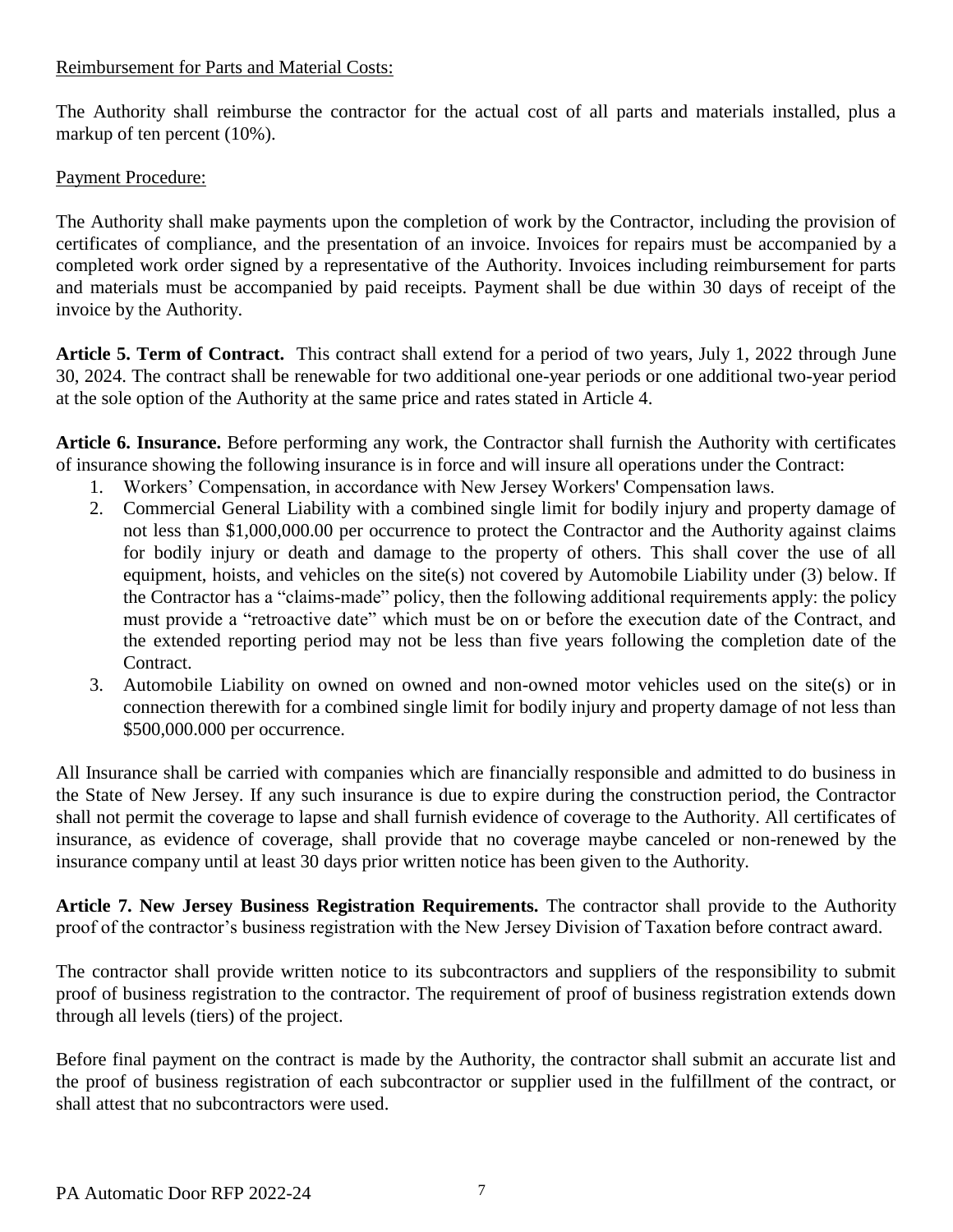For the term of this Agreement, the contractor and each of its affiliates and a subcontractor and each of its affiliates [N.J.S.A. 52:32-49(g)(3)] shall collect and remit to the Director, New Jersey Division of Taxation, the use tax pursuant to the Sales and Use Tax Act on all sales of tangible personal property delivered into this State, regardless of whether the tangible personal property is intended for a contract with a contracting agency.

A business organization that fails to provide a copy of a business registration as required pursuant to section 1 of P.L. 2001, c.34 (C.52:32-44 et al.) or subsection e. or f. of section 92 of P.L. 1977, c.110 (C.5:12-92), or that provides false business registration under the requirements of either of those sections, shall be liable for a penalty of \$25 for each day of violation, not to exceed \$50,000 for each business registration copy not properly provided under a contract with a contracting agency.

**Article 8. Contract Documents.** Contract Documents shall consist of the following component parts:

- 1. This instrument;
- 2. Request for Proposals dated June 7, 2022; and
- 3. Addenda (if any).

This instrument together with the document enumerated in this Article form the Contract, and they are fully a part of the Contract as if hereto attached or herein repeated. In the event that any provision in one of the component parts of the Contract conflicts with any provision of any other component part, the provision in the component part first enumerated in this Article 8 shall govern, except as otherwise specifically stated.

**IN WITNESS WHEREOF,** the parties hereto have caused this instrument to be executed the date and year first above written.

In the presence of:

\_\_\_\_\_\_\_\_\_\_\_\_\_\_\_\_\_\_\_\_\_\_\_\_\_\_\_\_\_\_\_\_\_ by\_\_\_\_\_\_\_\_\_\_\_\_\_\_\_\_\_\_\_\_\_\_\_\_\_\_\_\_\_\_\_

 *Name Title Company Phone*

In the presence of:

\_\_\_\_\_\_\_\_\_\_\_\_\_\_\_\_\_\_\_\_\_\_\_\_\_\_\_\_\_\_\_\_\_\_ by\_\_\_\_\_\_\_\_\_\_\_\_\_\_\_\_\_\_\_\_\_\_\_\_\_\_\_\_\_\_\_

Douglas G. Dzema, PHM Executive Director Hansen RAD, LLC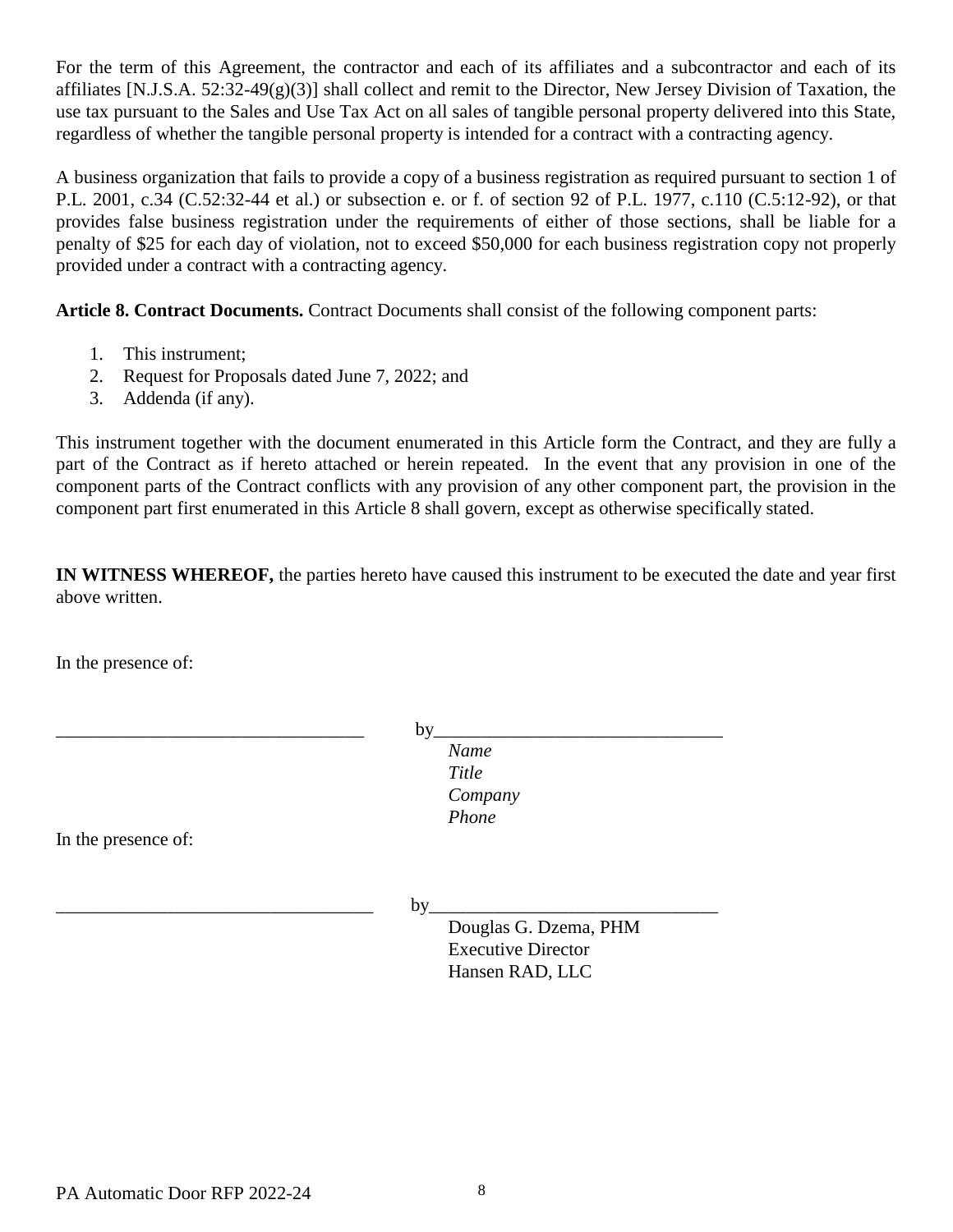#### **Proposal**

Proposal for: Automatic Door Operator Maintenance and Repair Services

TO: Hansen RAD, LLC 881 Amboy Avenue, P.O. Box 390, Perth Amboy, NJ 08862

#### FROM:

| Federal ID# |  |
|-------------|--|
|             |  |
|             |  |
|             |  |
|             |  |

Contact Fax Number / Email Address

1. The undersigned, having read all Specifications and addenda, if any, and having investigated the local conditions affecting the cost of the work, hereby propose to furnish all labor, materials, services, equipment and related items to complete all work for automatic door operator maintenance and repair services in accordance therewith at the following annual fixed price and labor rates:

#### **Annual Maintenance Services at Both Sites, Fixed Price:**

|                                                                                                                                | dollars and _______ cents $(\$                                                 |
|--------------------------------------------------------------------------------------------------------------------------------|--------------------------------------------------------------------------------|
| <b>Repair Technician, Standard Rate:</b>                                                                                       |                                                                                |
|                                                                                                                                | $\text{\_dollars and}\_\_\_\_\_\$ cents $(\text{\$}\_\_\_\_\_\_\_\)$ per hour. |
| <b>Repair Technician, Premium Rate:</b>                                                                                        |                                                                                |
|                                                                                                                                | $\text{\_}dollars$ and $\text{\_}$ cents $(\$ \_\_\_\_\_\_\)$ per hour.        |
| 2. The offeror acknowledges the receipt of the following addenda, if any, issued by the Authority:<br>Addendum Number<br>dated |                                                                                |

3. The names and address of persons interested as principals or as stockholders in this Proposal are as follows. (If the offeror is a corporation or partnership, list all persons who have 10 percent or more ownership in the corporation or partnership.)

| Full Name Address % of ownership |  |
|----------------------------------|--|
| Full Name Address % of Ownership |  |
| Full Name Address % of ownership |  |
| Full Name Address % of ownership |  |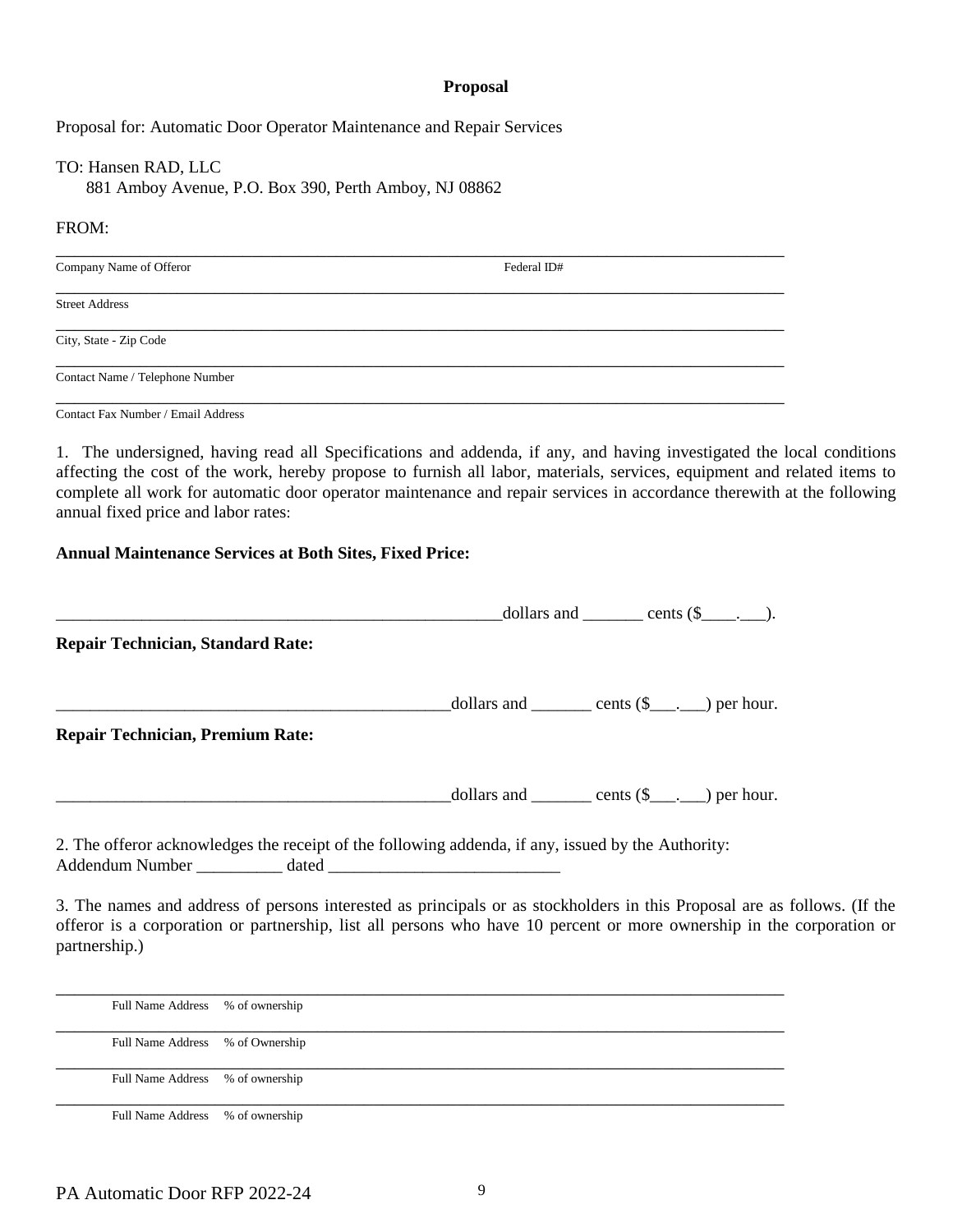The offeror shall state on the line below, whether or not he is a citizen of the United States, and in the case of a partnership, whether or not all partners are citizens of the United States.

\_\_\_\_\_\_\_\_\_\_\_\_\_\_\_\_\_\_\_\_\_\_\_\_\_\_\_\_\_\_\_\_\_\_\_\_\_\_\_\_\_\_\_\_\_\_\_\_\_\_\_\_\_\_\_\_\_\_\_\_\_\_\_\_\_\_\_\_\_\_\_\_\_\_\_\_\_\_\_\_\_\_\_\_

4. This Proposal is accompanied by:

- (a) Qualification Questionnaire.
- (b) Copy of Certificate of Public Works Contractor Registration, issued by the New Jersey Department of Labor.
- (c) Copy of New Jersey Business Registration Certificate, issued by the New Jersey Department of the Treasury, Division of Revenue.

5. In submitting this proposal, it is understood that Hansen RAD, LLC reserves the right to reject any and all offers. If written notice of the acceptance of this proposal is mailed, telegraphed or delivered to the undersigned within 60 days after the opening thereof, or at any time thereafter before this proposal is withdrawn, the undersigned agrees to execute and deliver a Contract in prescribed form within 10 days after the contract is presented to him for signature.

#### **AFFIDAVIT**

|                     | SS.                                                                                                         |
|---------------------|-------------------------------------------------------------------------------------------------------------|
| (Individual's name) | being first duly sworn deposes and says:                                                                    |
|                     | (Owner, Officer or Partner of the firm of etc.)                                                             |
|                     | the party making the foregoing proposal for automatic door operator maintenance and repair services at Rich |

the party making the foregoing proposal for automatic door operator maintenance and repair services at Richard F. Stack Apartments and Wesley T. Hansen Apartments in Perth Amboy, New Jersey; that all statements contained in this proposal are true, accurate and complete.

(Signature of Offerer)

Subscribed and sworn to before me, this \_\_\_\_\_ day of \_\_\_\_\_\_\_\_\_\_\_\_, in the year \_\_\_\_\_\_\_\_\_\_\_\_

Notary Public

\_\_\_\_\_\_\_\_\_\_\_\_\_\_\_\_\_\_\_\_\_\_\_\_\_\_\_\_\_\_\_\_\_\_\_\_\_\_\_\_\_\_\_\_\_\_\_\_\_

\_\_\_\_\_\_\_\_\_\_\_\_\_\_\_\_\_\_\_\_\_\_\_\_\_\_\_\_\_\_\_\_\_\_\_\_\_\_\_\_\_\_\_\_\_\_\_\_

My Commission expires \_\_\_\_\_\_\_\_\_\_\_\_\_\_\_\_\_\_\_\_\_\_\_\_\_\_\_\_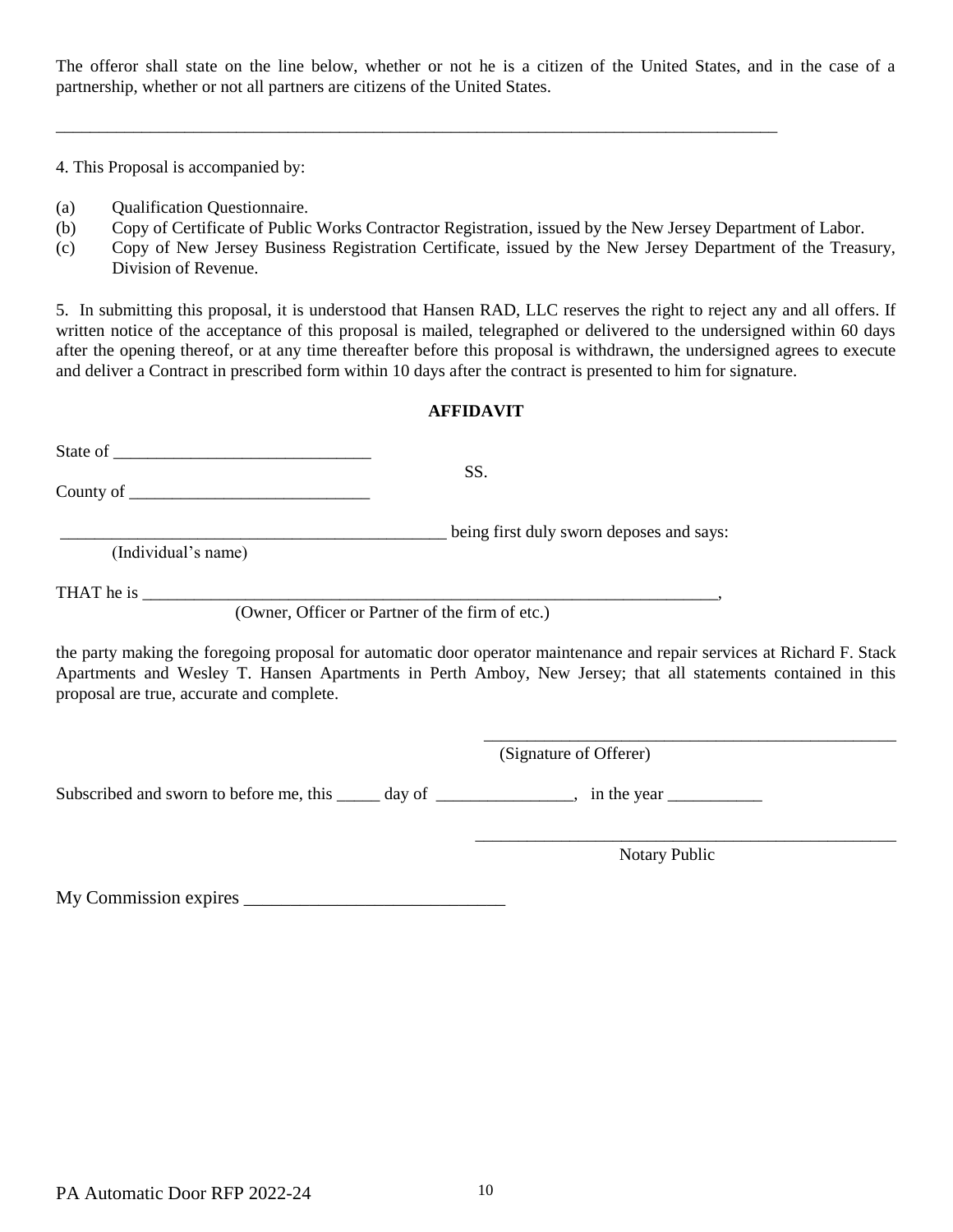## **Qualification Questionnaire**

| Name of Offeror:<br>Address: and the contract of the contract of the contract of the contract of the contract of the contract of the contract of the contract of the contract of the contract of the contract of the contract of the contract of t<br>(a) It shall be necessary for the offeror to present evidence that he has been in business for at least 3 years in this field and<br>can submit a suitable record of satisfactorily completing similar contracts.<br>How many years have you been or engaged in business under your present firm or trade name?<br>Years.<br>(b) How many years has your organization been performing the work required under this contract?<br>$\frac{1}{\sqrt{1-\frac{1}{2}}\sqrt{1-\frac{1}{2}}\sqrt{1-\frac{1}{2}}\sqrt{1-\frac{1}{2}}\sqrt{1-\frac{1}{2}}\sqrt{1-\frac{1}{2}}\sqrt{1-\frac{1}{2}}\sqrt{1-\frac{1}{2}}\sqrt{1-\frac{1}{2}}\sqrt{1-\frac{1}{2}}\sqrt{1-\frac{1}{2}}\sqrt{1-\frac{1}{2}}\sqrt{1-\frac{1}{2}}\sqrt{1-\frac{1}{2}}\sqrt{1-\frac{1}{2}}\sqrt{1-\frac{1}{2}}\sqrt{1-\frac{1}{2}}\sqrt{1-\frac{1}{2}}\sqrt{1-\frac{1}{2}}\sqrt{1-\frac$<br>(c) If a corporation, answer the following:<br>(d) If a partnership, answer the following:<br>(e) If applicable, list employees holding any New Jersey licenses or certificates and effective dates:<br>(f) If the contract is awarded to your firm, who will personally supervise the work? | Proposal for: Automatic Door Operator Maintenance and Repair Services                                                     |
|------------------------------------------------------------------------------------------------------------------------------------------------------------------------------------------------------------------------------------------------------------------------------------------------------------------------------------------------------------------------------------------------------------------------------------------------------------------------------------------------------------------------------------------------------------------------------------------------------------------------------------------------------------------------------------------------------------------------------------------------------------------------------------------------------------------------------------------------------------------------------------------------------------------------------------------------------------------------------------------------------------------------------------------------------------------------------------------------------------------------------------------------------------------------------------------------------------------------------------------------------------------------------------------------------------------------------------------------------------------------------------------------------------|---------------------------------------------------------------------------------------------------------------------------|
|                                                                                                                                                                                                                                                                                                                                                                                                                                                                                                                                                                                                                                                                                                                                                                                                                                                                                                                                                                                                                                                                                                                                                                                                                                                                                                                                                                                                            |                                                                                                                           |
|                                                                                                                                                                                                                                                                                                                                                                                                                                                                                                                                                                                                                                                                                                                                                                                                                                                                                                                                                                                                                                                                                                                                                                                                                                                                                                                                                                                                            |                                                                                                                           |
|                                                                                                                                                                                                                                                                                                                                                                                                                                                                                                                                                                                                                                                                                                                                                                                                                                                                                                                                                                                                                                                                                                                                                                                                                                                                                                                                                                                                            |                                                                                                                           |
|                                                                                                                                                                                                                                                                                                                                                                                                                                                                                                                                                                                                                                                                                                                                                                                                                                                                                                                                                                                                                                                                                                                                                                                                                                                                                                                                                                                                            |                                                                                                                           |
|                                                                                                                                                                                                                                                                                                                                                                                                                                                                                                                                                                                                                                                                                                                                                                                                                                                                                                                                                                                                                                                                                                                                                                                                                                                                                                                                                                                                            |                                                                                                                           |
|                                                                                                                                                                                                                                                                                                                                                                                                                                                                                                                                                                                                                                                                                                                                                                                                                                                                                                                                                                                                                                                                                                                                                                                                                                                                                                                                                                                                            |                                                                                                                           |
|                                                                                                                                                                                                                                                                                                                                                                                                                                                                                                                                                                                                                                                                                                                                                                                                                                                                                                                                                                                                                                                                                                                                                                                                                                                                                                                                                                                                            |                                                                                                                           |
|                                                                                                                                                                                                                                                                                                                                                                                                                                                                                                                                                                                                                                                                                                                                                                                                                                                                                                                                                                                                                                                                                                                                                                                                                                                                                                                                                                                                            |                                                                                                                           |
|                                                                                                                                                                                                                                                                                                                                                                                                                                                                                                                                                                                                                                                                                                                                                                                                                                                                                                                                                                                                                                                                                                                                                                                                                                                                                                                                                                                                            |                                                                                                                           |
|                                                                                                                                                                                                                                                                                                                                                                                                                                                                                                                                                                                                                                                                                                                                                                                                                                                                                                                                                                                                                                                                                                                                                                                                                                                                                                                                                                                                            |                                                                                                                           |
|                                                                                                                                                                                                                                                                                                                                                                                                                                                                                                                                                                                                                                                                                                                                                                                                                                                                                                                                                                                                                                                                                                                                                                                                                                                                                                                                                                                                            |                                                                                                                           |
|                                                                                                                                                                                                                                                                                                                                                                                                                                                                                                                                                                                                                                                                                                                                                                                                                                                                                                                                                                                                                                                                                                                                                                                                                                                                                                                                                                                                            |                                                                                                                           |
|                                                                                                                                                                                                                                                                                                                                                                                                                                                                                                                                                                                                                                                                                                                                                                                                                                                                                                                                                                                                                                                                                                                                                                                                                                                                                                                                                                                                            |                                                                                                                           |
|                                                                                                                                                                                                                                                                                                                                                                                                                                                                                                                                                                                                                                                                                                                                                                                                                                                                                                                                                                                                                                                                                                                                                                                                                                                                                                                                                                                                            |                                                                                                                           |
|                                                                                                                                                                                                                                                                                                                                                                                                                                                                                                                                                                                                                                                                                                                                                                                                                                                                                                                                                                                                                                                                                                                                                                                                                                                                                                                                                                                                            |                                                                                                                           |
|                                                                                                                                                                                                                                                                                                                                                                                                                                                                                                                                                                                                                                                                                                                                                                                                                                                                                                                                                                                                                                                                                                                                                                                                                                                                                                                                                                                                            |                                                                                                                           |
|                                                                                                                                                                                                                                                                                                                                                                                                                                                                                                                                                                                                                                                                                                                                                                                                                                                                                                                                                                                                                                                                                                                                                                                                                                                                                                                                                                                                            |                                                                                                                           |
| the lien.                                                                                                                                                                                                                                                                                                                                                                                                                                                                                                                                                                                                                                                                                                                                                                                                                                                                                                                                                                                                                                                                                                                                                                                                                                                                                                                                                                                                  | (g) Are there any liens of any character filed against your company at this time? If so, specify the nature and amount of |
| (h) Give trade references:                                                                                                                                                                                                                                                                                                                                                                                                                                                                                                                                                                                                                                                                                                                                                                                                                                                                                                                                                                                                                                                                                                                                                                                                                                                                                                                                                                                 |                                                                                                                           |

\_\_\_\_\_\_\_\_\_\_\_\_\_\_\_\_\_\_\_\_\_\_\_\_\_\_\_\_\_\_\_\_\_\_\_\_\_\_\_\_\_\_\_\_\_\_\_\_\_\_\_\_\_\_\_\_\_\_\_\_\_\_\_\_\_\_\_\_\_\_\_\_\_\_\_\_\_\_\_\_\_\_\_\_